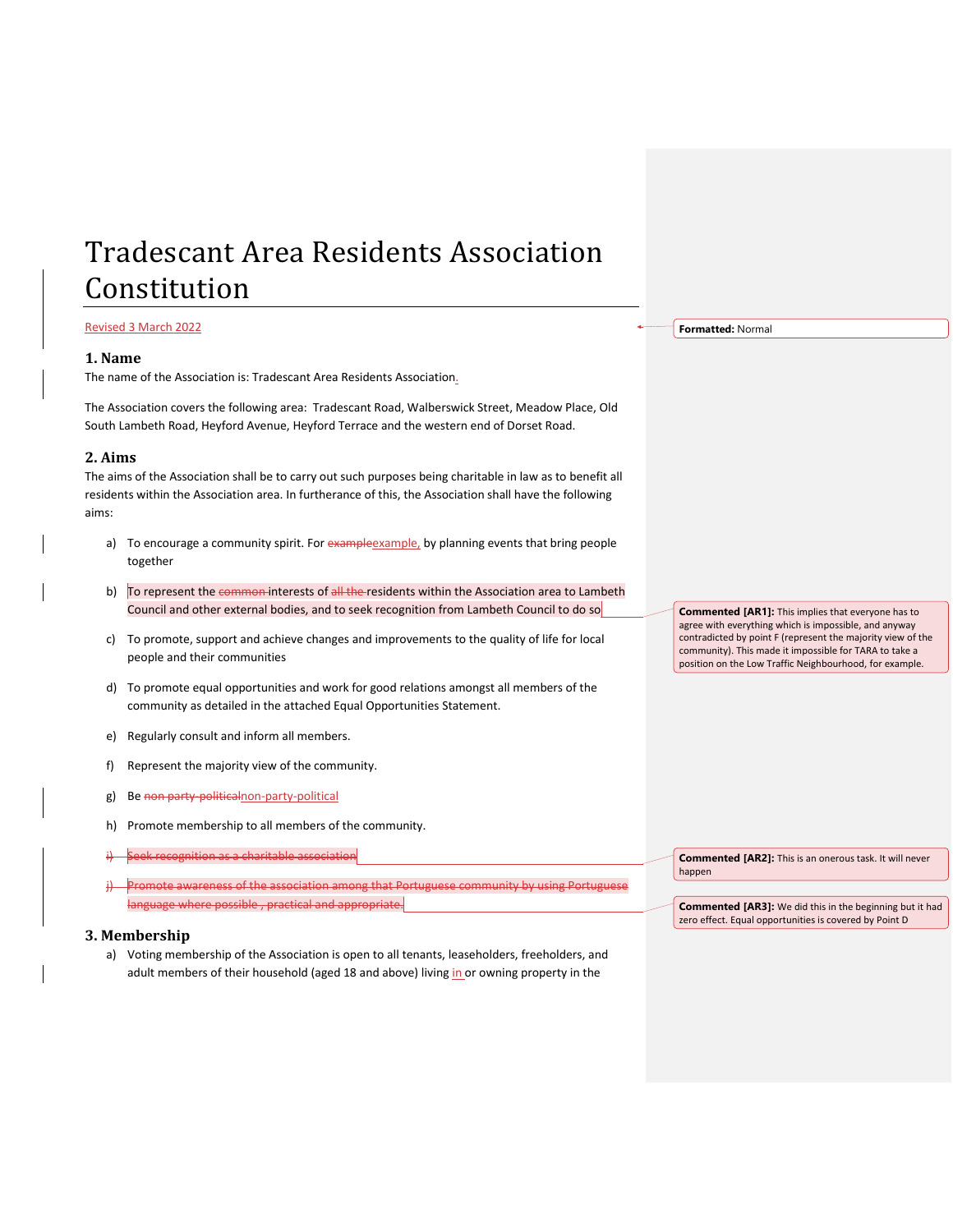Association area (herein referred to generally as "residents"), and becomes effective upon payment of the then-current membership fee.

- b) It is the members' responsibility to provide accurate and true information regarding qualification for membership to the Association.
- c) The Secretary keeps records of all the members of the Association
- d) Voting membership will end when a member stops living in or owning property in the Association area, dies, resigns, or fails to pay membership fees as they become due.
- e) In the event of continuous or serious breaches of the Constitution or the Code of Conduct in force at the time, membership of the Association can be suspended or ended by a two-thirds majority vote of the Committee.
- f) A member whose membership has been suspended  $\frac{1}{n}$  accordance with clause, 3( $\frac{d}{d}$ ) shall be entitled to have that suspension reviewed at the next general meeting
- g) A copy of the constitution will be given to all new members of the Association, on requestavailable on the TARA website at tradescant.net.

## **4. Membership Fees**

- a) Membership fees shall be the amount of  $£5$  per annum, payable in cash or cheque at the time of writing. -- Fees will generally be used towards the running costs and activities of the Association. Additional voluntary donations will be welcomed.s
- b)  $\overline{A}$  member's fee-year shall run for one year from the date that member has paid the annual fee. Upon the expiry of a fee year the member must pay the then-current annual fee to remain a voting member.The fee year runs from January – December. All memberships expire on 31 December of the year in which they were paid. First-year fees for members joining after June of that year may be waived at the discretion of the Secretary. Only members who have paid the current year's fee are eligible to vote.
- c) The Secretary shall keep record of the amount and date of fees paid.
- d) If a member stops living or owning property in the Association area or dies, the Association will reimburse that member's pro-rata the amount of time remaining in that member's fee-year. To prevent frivolous memberships covering the period of a single vote, a member who resigns from the association will not be reimbursed any paid-up fees.
- e) The amount of the membership fee may be revised by a vote of the membership at the AGM.

# **5. Communications**

 $a$ ) To speed communications, reduce costs, and reduce minimise its environmental footprint, the Association will primarily use electronic communications for official business, only optionally

**Commented [AR4]:** It is far too complicated with everyone having a different fee year. Impossible for the membership secretary to deal with.

**Commented [AR5]:** Too much admin for the sake of a fiver!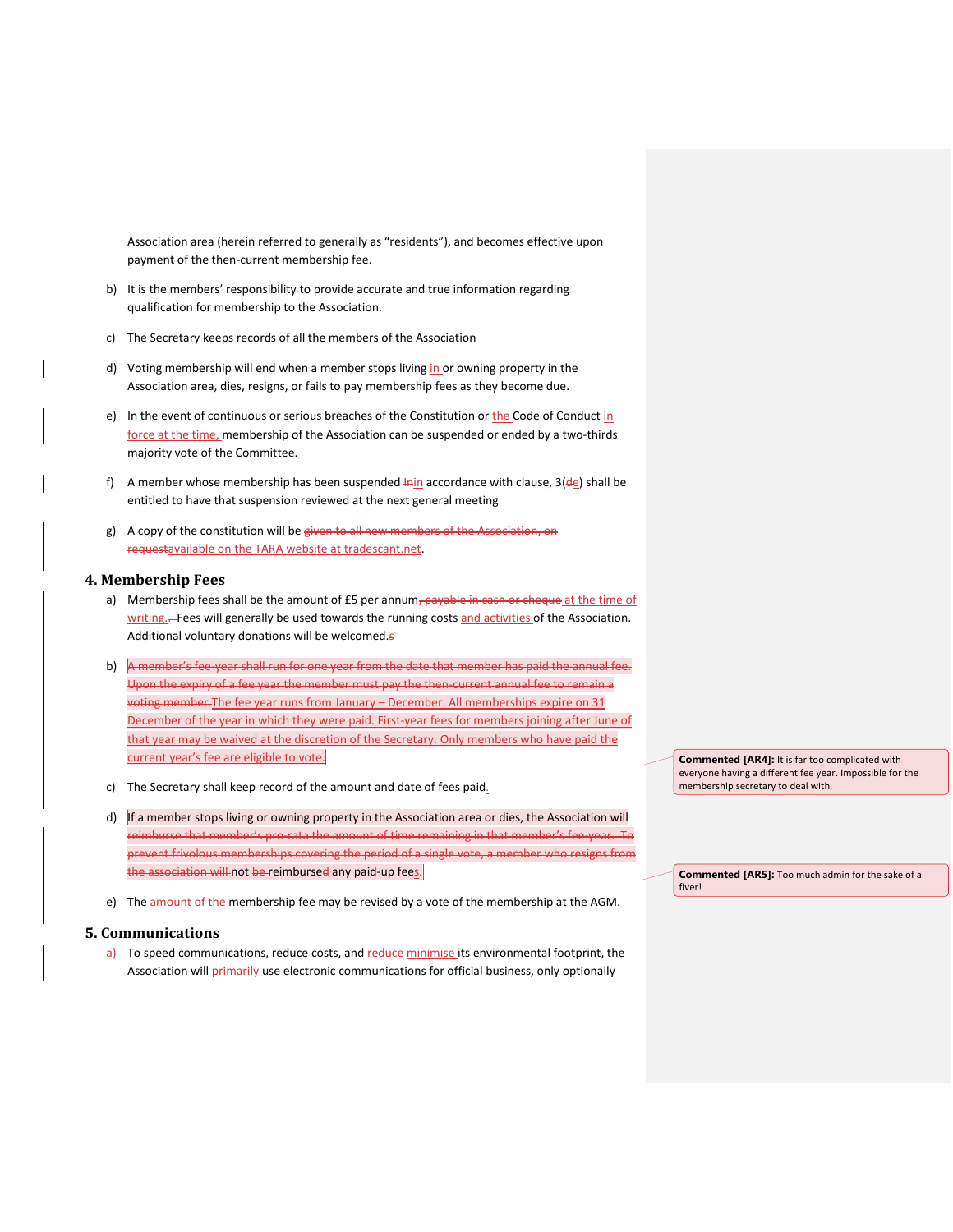supplemented by paper. For the notifications described in this document, a communication has been delivered if it has been sent to the membership e- mailing list.

Sent to the membership e-mailing list, and

- **•** Posted to one or more local interest blogs or similar websites
- b)a)The Secretary will maintain an e-mailing list of the membership plus other interested parties. The Secretary will remove an e-mail address from the list upon receipt of from the e-mailing list after sending an e-mail from the listed account to

# **6. Affiliation**

The Association may affiliate to any non-party political organization whose aims and objectives are commensurate with those of the Association and which can help the Association in achieving its aims and objectives.

# **7. The Committee**

- a) The Committee shall have a minimum of the following Officers: a Chairperson, Secretary, and Treasurer. Committee members shall be elected at an Annual General Meeting (AGM). The size of the committee shall be no less fewer than 7 and no more than 11 members *(including* officers).
- b) Four of the non-Officer committee places shall be reserved for Lambeth Council tenants. If any tenant of Lambeth Council presents him- or herself for a reserved seat, that seat may not be contested by any person who does is not a tenant of Lambeth Council. The Secretary will require reasonable proof of a person's tenancy status before the seat is allocated. If no Lambeth Council tenant presents him- or herself for election, that committee place may be contested by any person.
- c)b)The Chairperson shall chair all meetings of the Association. In the absence of the Chair, another member present shall take the role of Chairperson.
- $\frac{d}{c}$ Election of Officers and Committee members can only be carried out by a majority vote at a General Meeting or Special General Meeting called specifically for that purpose. In the case that more than two members present themselves for an Officer or Committee post, two rounds of voting will be held. The two people achieving the highest number of votes in the first round of voting will then stand for a majority vote.
- e)d)Removal of Officers or Committee members can only be carried out by a majority vote at a General Meeting or Special General Meeting called specifically for that purpose.
- f)e) Any vacancies from on the Committee occurring by resignation or otherwise any other reason may be filled by the Committee by co-opting members with full voting rights, until the next General Meeting.

**Formatted:** Numbered + Level: 1 + Numbering Style: a, b, c, … + Start at: 1 + Alignment: Left + Aligned at: 0.63 cm + Tab after: 0 cm + Indent at: 1.27 cm

**Commented [AR6]:** Too onerous.

**Commented [AR7]:** This never made sense.

**Commented [AR8]:** Laudable. But in practice we have never managed to achieve this.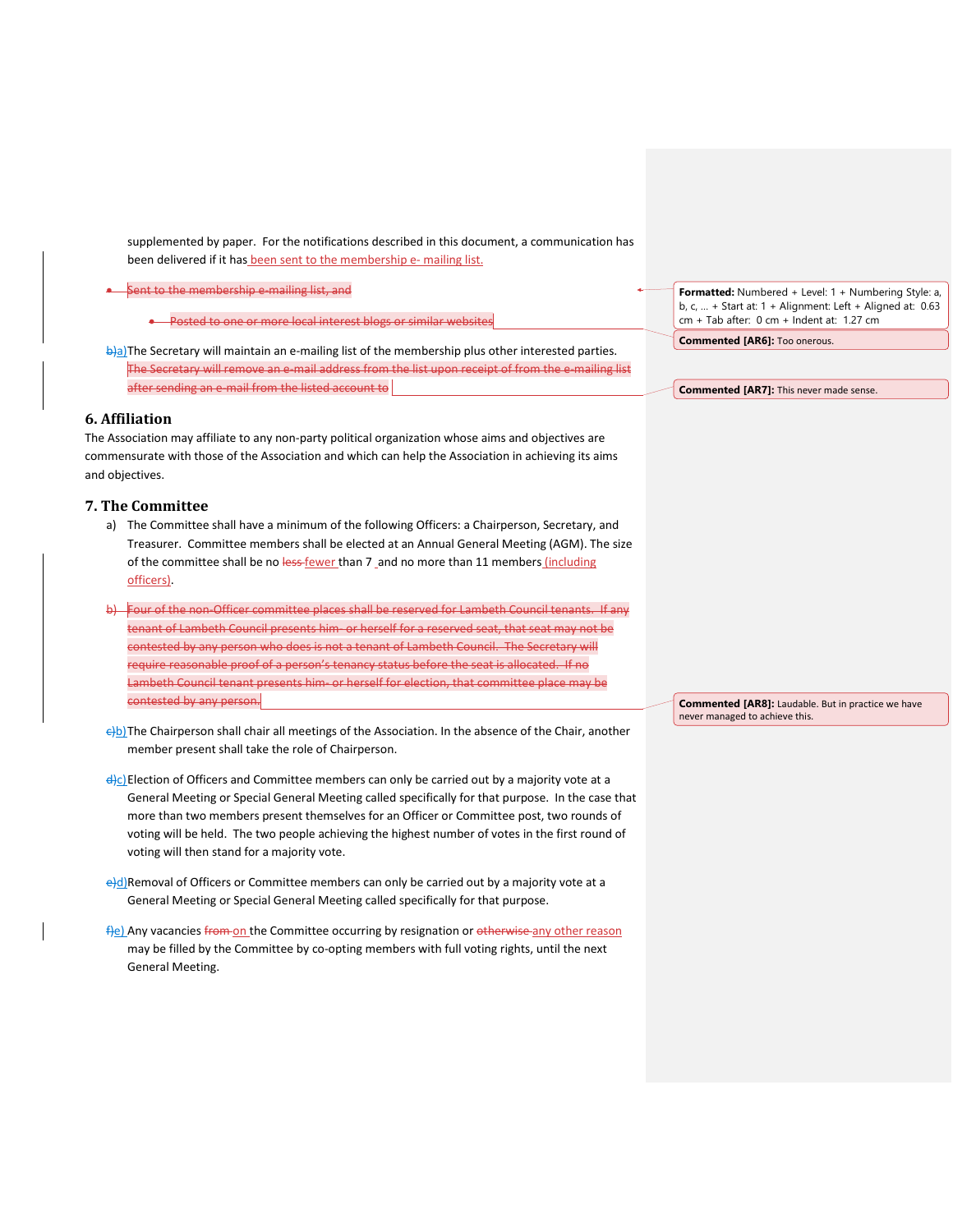- $g(f)$  The Committee may, when necessary or when deemed to be of benefit to the Association, coopt up to three people not living in the Association catchment area, but whose skills and/or experience would be advantageous to the Committee in carrying our it's functions.
- h)g)In view of the potential conflict of interest, Lambeth Elected Members (Councillors) and Housing Department Staff are not eligible to be officers of the Association.
- $\frac{1}{10}$  Copies of the Constitution are available free to all people in the Association area. The Secretary must send out copies of the constitution (or a link to an online version of it) within seven days of a person requesting it
- $\frac{1}{11}$ ) The Committee shall, as far as possible, be representative of the community which it serves
- $\frac{k}{j}$ ) Any committee member who does not attend three consecutive meetings without giving reasonable apologies shall be deemed to have resigned.

## **8. Meetings**

#### **Annual General Meetings**

- a) The Association shall hold an AGM once each calendar year in the month of January or soon thereafter and not more than 15 months shall pass between the date of one AGM and the next.
- b) The AGM shall
	- Receive an annual report from the Committee.
	- Present a statement of accounts to members.
	- Appoint an independent Auditor (if turnover is over £5K-5,000 per year)
	- Elect officers and Committee members
	- **Elect 2 voting representatives to the Neighbourhood Forum**
	- Agree rates for membership fees (if any)
	- Vote on amendments to the constitution
	- Consider any resolution put forward by members

An independent observer shall attend each AGM. They shall confirm that the meeting was arranged and conducted in accordance with the Association's Constitution. The independent observer must be one of the following:

a. A member of the Resident Participation Team

A Council Officer

**Commented [AR9]:** No idea what this was.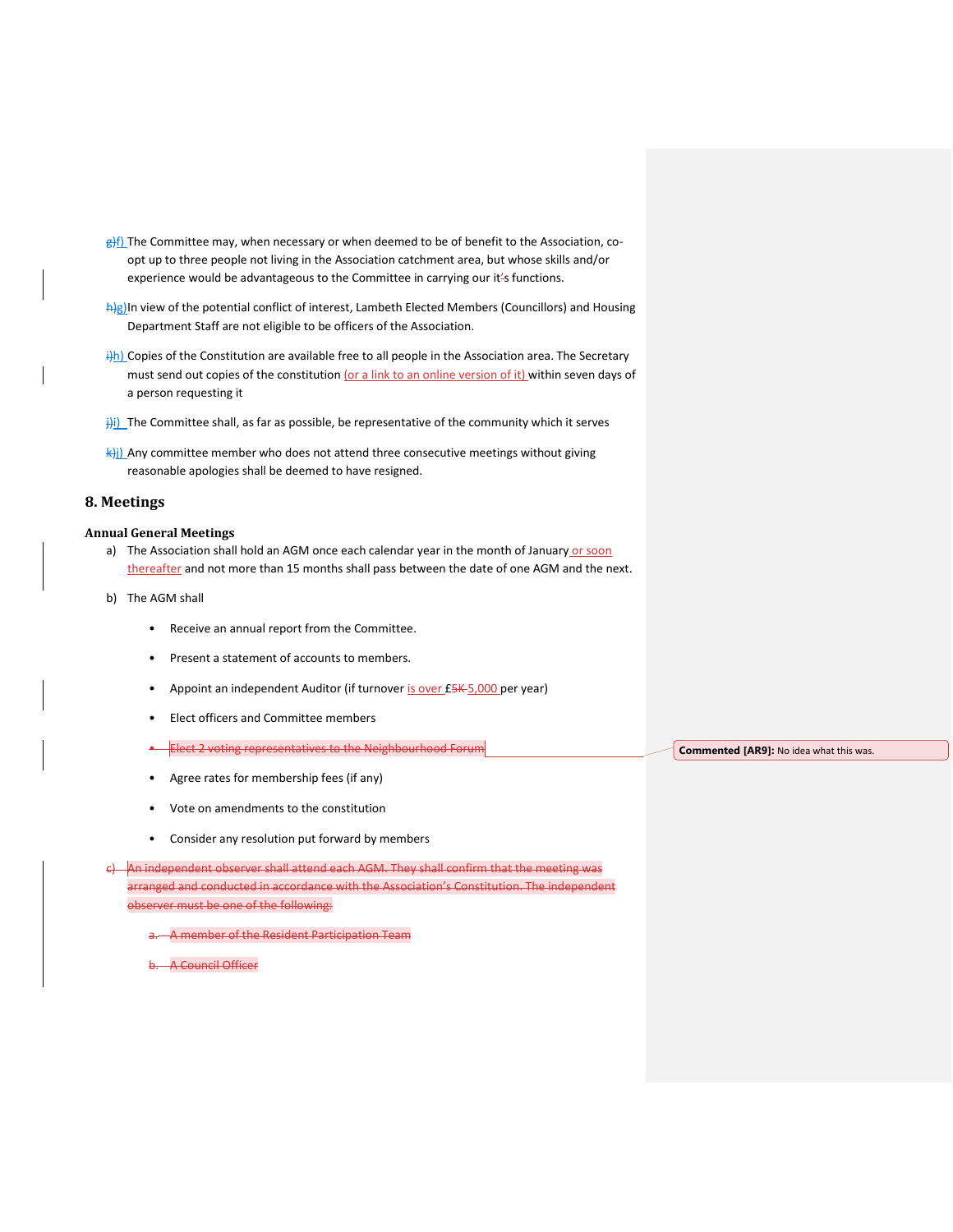| <b>Commented [AR10]: Again, this dates back to</b><br>days but has proved too onerous.                 |
|--------------------------------------------------------------------------------------------------------|
|                                                                                                        |
| <b>Commented [AR11]:</b> This makes no sense.                                                          |
| <b>Commented [AR12]:</b> This clarifies the situatio<br>people are members but do not live or own prop |
| TARA area.                                                                                             |
|                                                                                                        |
|                                                                                                        |
|                                                                                                        |
|                                                                                                        |
|                                                                                                        |
| <b>Commented [AR13]:</b> This has been a struggle                                                      |
|                                                                                                        |
|                                                                                                        |

k)j) A Special General meeting may be called by a Committee or if requested by at least 10% of the membership. This request should be made in writing to the Secretary at least 14 days before the requested meeting date. The Secretary must then send written notice to all members at least seven days in advance of the meeting.

#### **Committee Meetings**

 $\frac{1}{k}$ ) The quorum of Committee members shall be one-third of its elected membership or three (3) members, whichever is the greater.

m)l)Committee meetings may be called by the Chair and Secretary or at the request of one third of the Committee members. At least 7 days noticedays' notice must be given to Committee members.

 $\frac{m}{m}$  Although Committee meetings shall be open to all members, only members of the Committee may vote at Committee meetings.

## **9. Conduct of Business**

#### **Voting**

- a) At all meetings (except those dealing with alterations to the constitution) decisions shall be taken by a simple majority of those members present and voting. Each Member has one vote.
- b) Alterations to the constitution require a 2/3rd majority of those present and voting at the meeting at which the constitution is proposed to be changed. Full details of proposed changes must be circulated at least fourteen days before the meeting.

very early

n in which erty in the

in the past.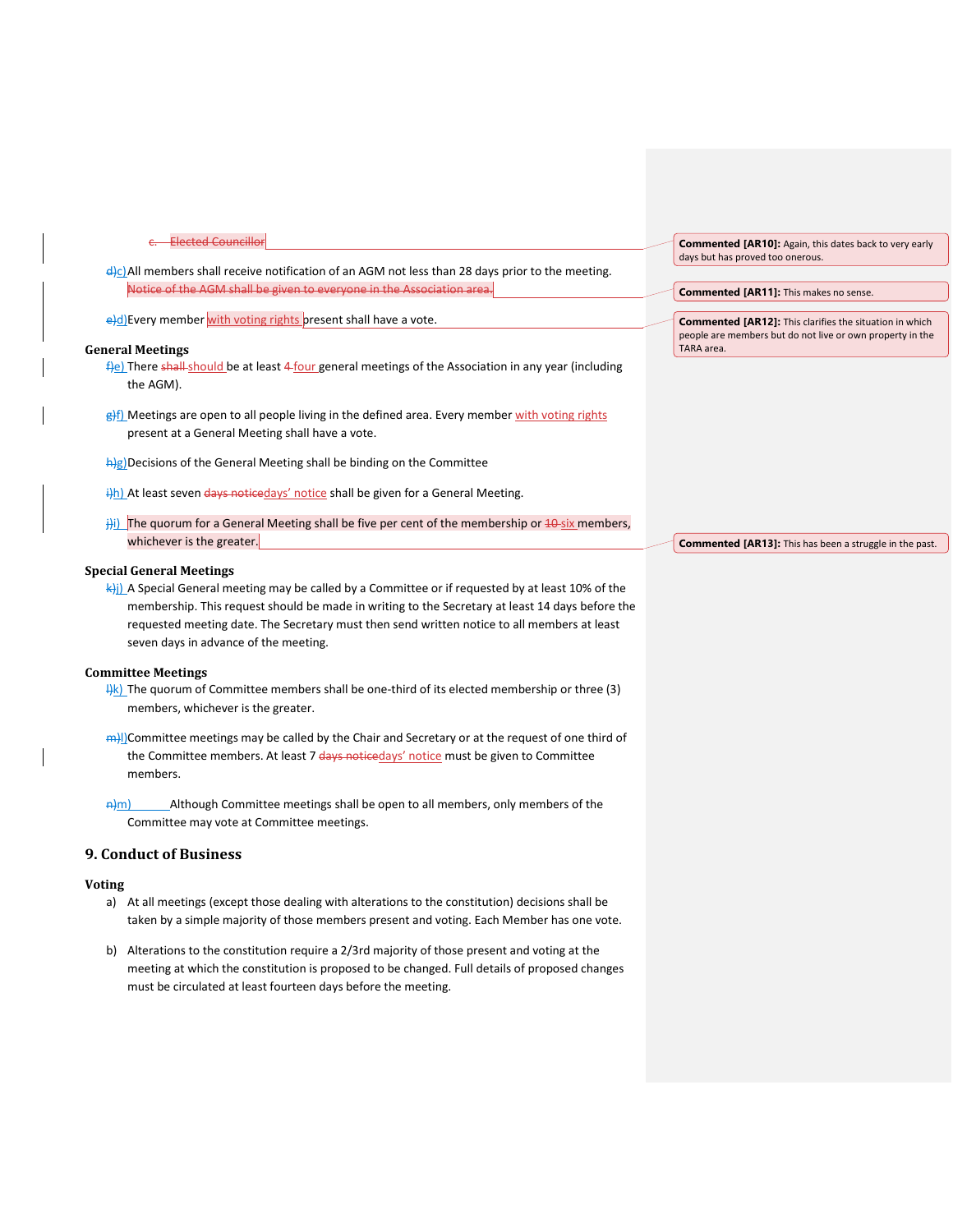- c) In the event of a tie in voting the chair of the meeting shall have the casting vote. This casting vote should not be used to change or introduce new policies or procedures.
- d) Conflict of interest must be declared. Members with a conflict of interest should then withdraw from discussion and voting on the issue in question.

#### **Minutes**

- e) All voting that takes place at an AGM, General Meeting, Special General Meeting or Committee Meeting shall be counted and recorded in the minutes.
- f) All formal meetings such as Committee Meetings, Special General Meetings and AGMs must be minuted and the minutes formally approved by the next meeting of the Committee or General Meeting.

# **10. Finance**

- a) A simple record of income and expenditure must be produced each year at the AGM and be available to all members on request.
- b) Accounts should be independently audited if the turnover is over £5,000 per year.
- c) Accounts should be open to inspection by members on request.
- d) The Association may raise funds either by donation, grant application or other means. The proceeds of any such fundraising shall be used in accordance with: and to the furtherance of: the aims and objectives of the association.
- e)  $\overline{Any}$  bank account $\{s\}$  must be opened in the name of the Tradescant Area Residents Association. Cheques, All transfers and other banking instruments or instructions shall be signed by at least 2effected by one or more signatories who must be members of the Committee. Transfers or withdrawals of more than £50 must be first agreed by at least two of the Association's Officers.
- f) Signatories must not be related or be members of the same household.
- g) Proper records of all petty cash transactions must be kept.

#### **11. Changes to the Constitution**

- a) Any proposed change to this constitution can only be made at a Special General Meeting, a General Meeting or an Annual General Meeting.
- b) Any proposed change to this constitution must be sent to the Secretary not less than 28 days prior to the meeting at which the alteration is to be discussed.
- c) The Secretary will send the new wording (amendment) together with the old wording and notice of the meeting at least fourteen days prior to the meeting at which the alteration is to be discussed.

**Commented [AR14]:** Just because they have a declared conflict of interest doesn't mean their point of view has no value to the discussion.

**Commented [AR15]:** Modern bank accounts only require one person to make a transaction, This version allows for one signatory but puts a limit on what a signatory is allowed to do without consulting other Officers.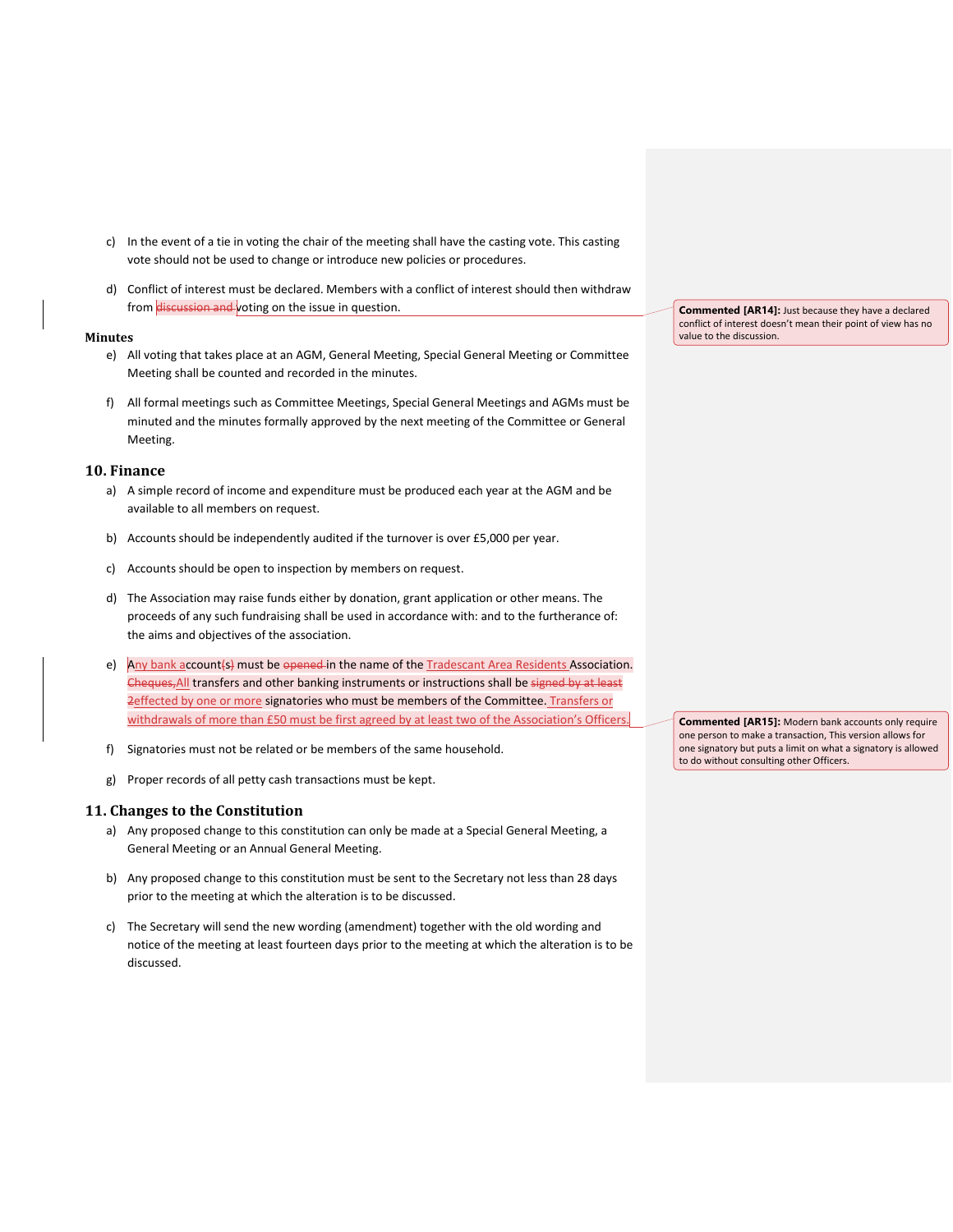d) Alterations to the constitution require a 2/3rd majority of those present and voting.

# **12. Dissolution**

- a) A Special General Meeting called specifically to consider a motion to dissolve the Association can only dissolve the Association.
- b) All members shall be given 14 days written notice of such a meeting.
- c) The Association can only dissolve if a majority of the members present and voting at the Special General Meeting vote for a motion to dissolve the Association.
- d) The meeting shall decide on the disposal of any assets remaining after the satisfaction of debts and any other liabilities. These assets must be applied to charitable purposes agreed with the members of the Association.
- e) Any Council assets the Association has been permitted to use but which have not been transferred into the ownership of the Association by way of outright donation or gift must be returned to the Council if the Council so wishes.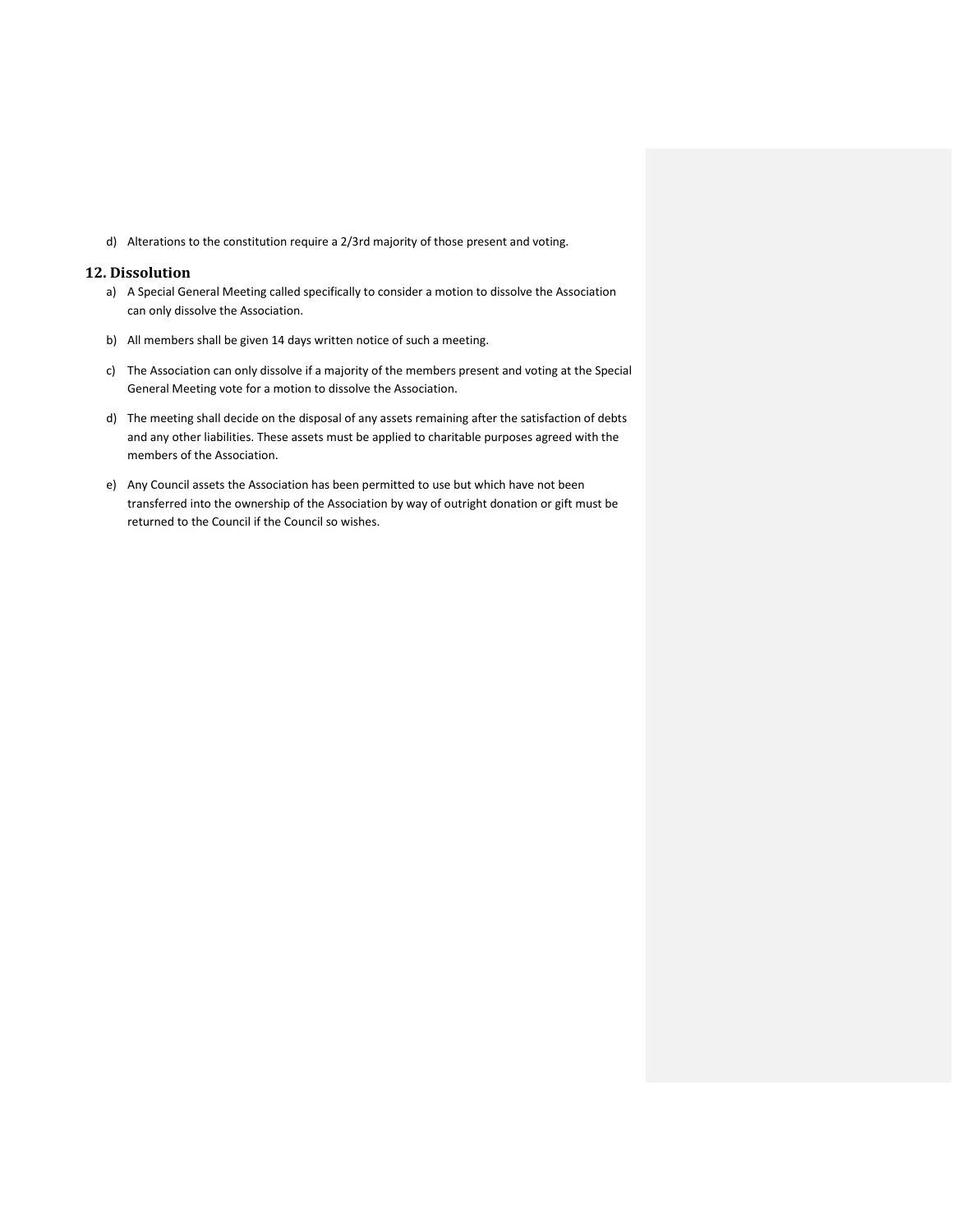# **Section Two: Code of Conduct for Committee Members**

- 1. The role of the Committee is to carry out the day to day day-to-day business of the Association in an efficient, fair and responsive way. In taking decisions on behalf of the Association, Committee members must always be aware of their responsibilities to represent all residents of the area.
- 2. All Committee members must comply with the Constitution and Code of Conduct at all times.
- 3. The Association will provide new members with the appropriate support and make them feel welcome at all times.
- 4. Members shall conduct themselves in a manner that will not cause offence to others. Racist, sexist or inflammatory remarks or abusive behaviour will not be tolerated. The Chair or Committee members have the right to warn the members of their behaviour. If they persist they will be asked to leave the meeting until further notice. The Committee must arrange a date and time and hold a meeting for them to discuss the incident and make a decision for what action to take.

## **Personal interest of Committee Members**

5. Committee members must never use their position to seek preferential treatment for themselves, their family, or relatives. Nor should they be treated less favourably when requesting services from the Council

## **Relations between Committee Members and other residents.**

- 6. Committee members shall not be involved in harassment and anti-social behaviour. Action will be taken under the Code of Conduct against anyone in breach of this condition.
- 7. Committee members will not deal with neighbour or inter-personal disputes involving residents in the area. If a Committee Member is approached by a resident and asked to take up a complaint or enquiry on their behalf, the Committee Member must refer them to the Council.

#### **Finance**

8. Committee members cannot receive any payment from the Association other than for bona fide expenses, which have been submitted to the Treasurer not less than seven days before the next Committee meeting.

#### **Relations with Lambeth Council and outside bodies**

- 9. Statements to the media or other organisations should be made to the Secretary. Any decision to contact or respond to the media must have the approval of the Committee.
- 10. Communications made on behalf of the Association (including letters, e-mails, and blog postings) must be signed by the Secretary, agreed by the Committee, and recorded in a log by the Secretary.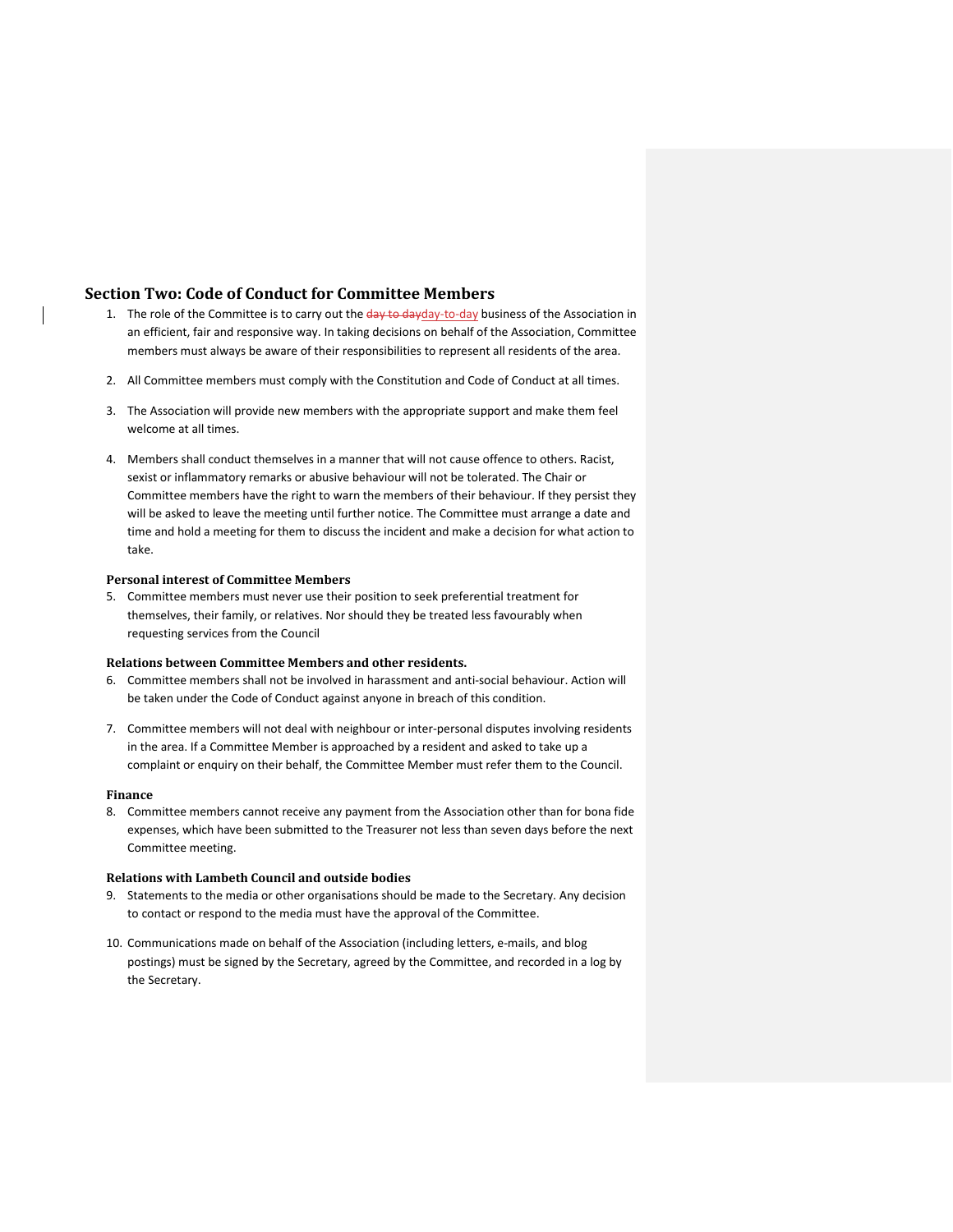11. Committee members must not divulge any Association business which is treated as confidential to other persons or organisations. Failure to comply with this will result in the issue being fully discussed at the next Committee meeting.

## **General**

- 12. Committee members must never personalise issues and should be willing to recognise that everybody is entitled to express their point of view without unduly preventing progress of discussion on the agenda at a Committee or General meetings.
- 13. A serious breach of any of the Association's Code of Conduct may result in a Committee Member, following a majority vote of the Committee, being asked to resign.
- 14. The Committee will take decisions based on there being a unanimous agreement or a simple majority of those present if a vote is taken. Minority voters should always be prepared to accept the majority decision and not take such a decision as any form of personal slight or criticism.
- 15. Committee meetings must be held at times which are convenient to the majority of Committee members. Every Committee Member must try to attend Committee meetings regularly. If a Committee Member fails to attend three consecutive meetings without giving good reason, they must be asked to consider resigning at the next Committee meeting. To prevent there being arguments about attendance at meetings, a record will be kept showing who was at each meeting.